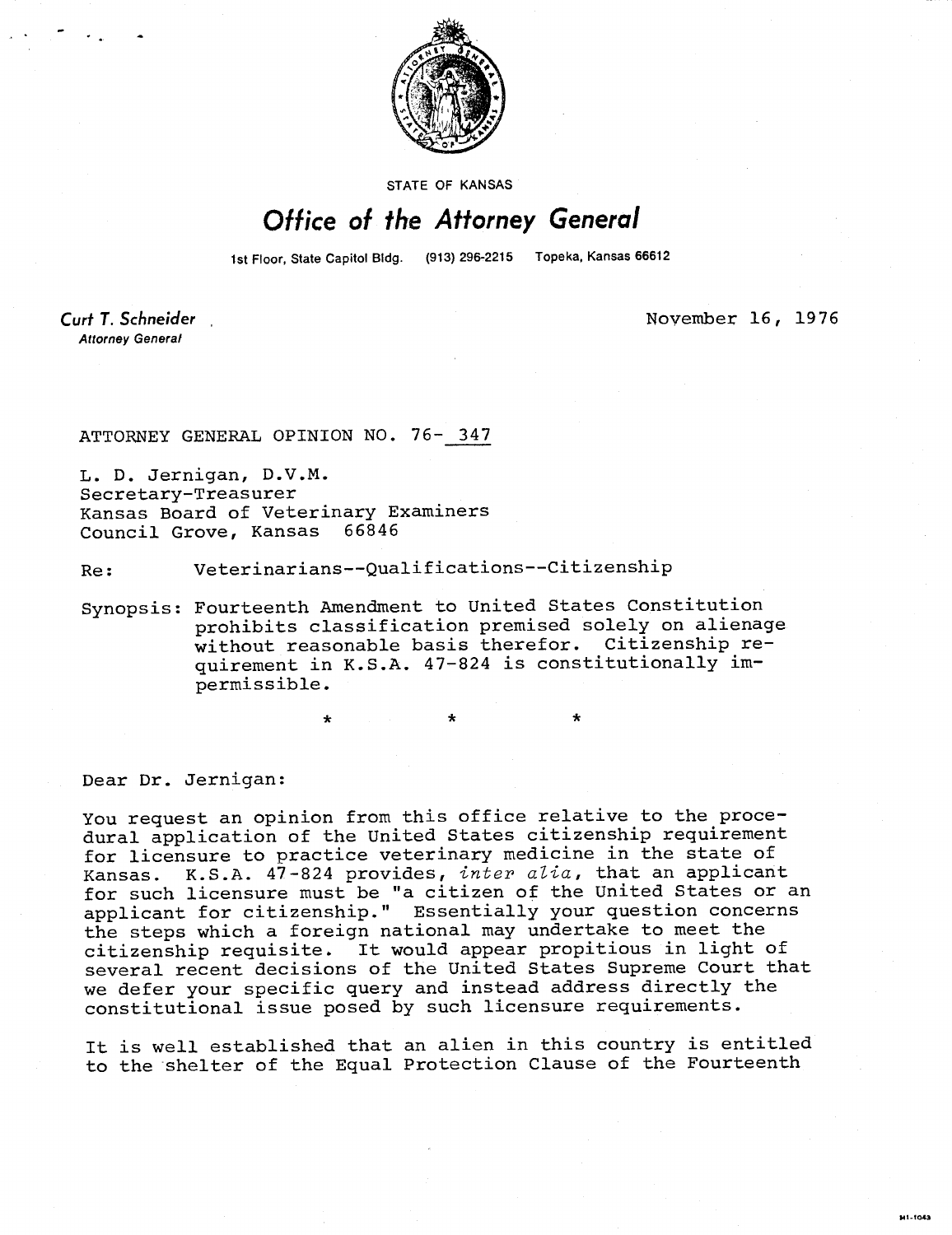L. D. Jernigan, D.V.M. Page Two November 16, 1976

Amendment.<sup>1</sup> And, as Mr. Justice Hughes stated in Traux v. Raich, 239 U.S. 33, 41, 60 L. Ed. 131, 36 S. Ct. 7 (1915) such protection also extends to those aliens who "work for a living in the common community." While the net effect of these observations by the Court did not entirely prohibit states from employing statutory language for professional licensing which in one form or another resulted in separate classifications based on alienage, it did require that if such classification was desired by the states they must therefore meet the traditional test mandated by the Fourteenth Amendment,  $i.e.,$  a state must demonstrate a reasonable basis for any classification which is premised solely upon alienage.<sup>2</sup> The Court has further pointed out that these classifications, because they are inherently suspect (of denying equal protection), should be subject to close judicial scrutiny. Graham, 403 U.S. at 372. So, a state's authority to apply its laws exclusively to its alien inhabitants as a class must be confined within narrow limits. Takahasi v. Fish and Game Commission, 334 U.S. 410, 420, 92 L. Ed. 1478, 68 S. Ct. 1138 (1948).

Examining the classification created by K.S.A. 47-824 in light of the above constitutional limitations raises the question whether this licensing prerequisite supported by a reasonable state interest in denying an alien license to practice veterinary medicine in this state. Previously this office has examined a question parallel to that here presented regarding the citizenship requirements promulgated by the Legislature for the practice of medicine. In that opinion we stated in the absence of evidence establishing a reasonable state interest that

> "to require a noncitizen who is otherwise eligible for licensure by endorsement to submit to different procedural requirements

1. Sugarman v. Dougall, 413 U.S. 634, 37 L. Ed. 2d 853, 93 S. Ct. 2842 (1973); Graham v. Richardson, 403 U.S. 365, 29 L. Ed. 2d 534, 91 S. Ct. 1848; Yick Wo v. Hopkins, 118 U.S. 356, 30 L. Ed. 220, 6 S. Ct. 1064 (1886).

2. Lindsley v. National Carbonic Gas Co., 220 U.S. 61, 55 L. Ed. 369, 31 S. Ct. 337 (1911); Williamson v. Lee Optical Co., 348 U.S. 483, 99 L. Ed. 563, 75 S. Ct. 461 (1955); Mouy v. Doud, 354 U.S. 457, 1 L. Ed. 2d 1485, 77 S. Ct. 1344 (1957); McGowan v. Maryland, 366 U.S. 420, 6 L. Ed. 2d 393, 81 S. Ct. 1101 (1961).